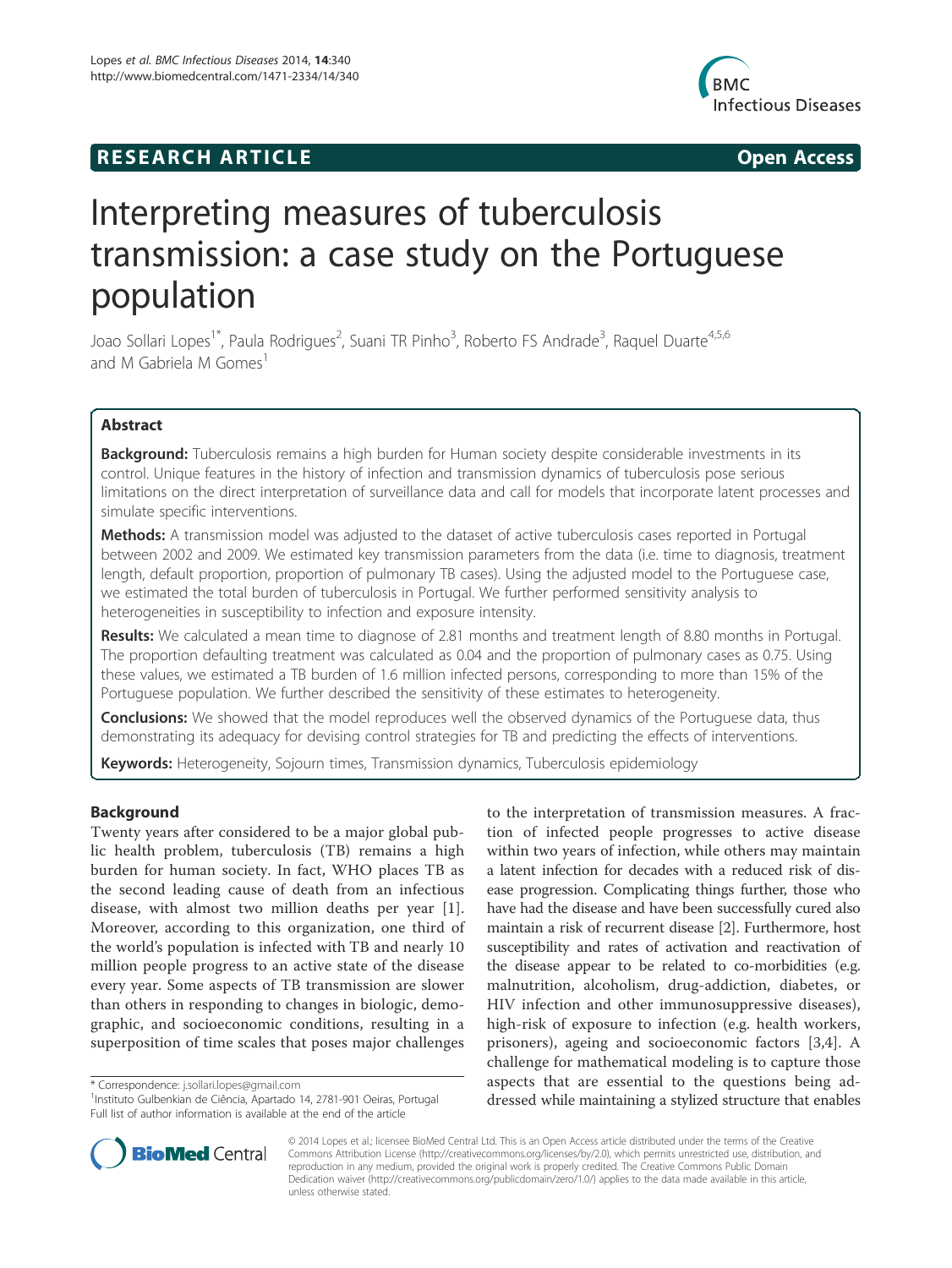interpretation without compromising accuracy of the conclusions [5-8]. In this respect, the selection of the model is intimately connected to the posed question [7], but also to specificities of the settings being studied.

In this work we applied a mathematical model of TB transmission to Portuguese surveillance data. Recorded data on TB incidence in Portugal from ECDC [9] show a consistent decrease from 1999 to 2011 of 4.34% per year, resulting in a total decline in TB incidence of 52.13%. Nevertheless, Portugal registers the highest incidence among Western European countries (over 20/100,000, while a great majority is below 10/100,000), which reflects a considerable rate of TB transmission. Recent immigrants comprise only about 3% of overall yearly cases, and the 50% most common ages of TB patients vary vastly from 25 to 65 years old (note also that TB cases in children with less than 15 years old comprises an uncommonly significant proportion of almost 3%) [10]. Other common risk factors have some weight on the overall yearly TB cases in Portugal, for example being a prison inmate (about 2%), HIV-positive (about 14%) or drug-user (about 15%) [10]. Although not modeled explicitly, these factors are generally contemplated by our analysis of sensitivity to risk heterogeneity.

Initially, we applied a mathematical model for TB transmission under previously specified homogeneity assumptions [11]. For the analysis, we used data records from 2002 to 2009 provided by National Directorate of Health (Additional file 1). Using these data, we estimated parameter values of the model (i.e., detection time, treatment length, proportion of unsuccessful treatment, and proportion of pulmonary TB cases). Subsequently, we assessed the fit of the model by contrasting dynamic trajectories described by the parameterized model with real dynamics described by the data. The model was used to calculate the total burden of TB in Portugal considering the different stages of infection (i.e., primary infection, active infection not yet diagnosed, latent infection, and active infection under treatment). We further consider the existence of differential susceptibility to infection by applying an extended heterogeneous model based on previous work [8].

# Methods

# Analysis of treatment length and outcome in Portugal from 2002 to 2009

Surveillance data on TB for the period of 2002–2009 was provided by the Portuguese National Directorate of Health. These data, collected by medical practitioners, consisted of date of first symptoms, date of diagnosis and treatment starting, date of treatment ending, clinical form (i.e. pulmonary or extra-pulmonary), and treatment outcome [i.e. treatment completed (with or without laboratory confirmation); treatment failure; treatment default (i.e. lost to follow up); death (from tuberculosis or other causes)]. These

data had been previously anonymized and, thus, no ethical approval was needed for the analysis presented here. From the dates of first symptoms and treatment starting and ending, we calculated time to detection and treatment length for each reported TB case - while the latter calculation is clearly objective, the former can raise some questions since retrospective self-report of symptoms is only a rough approximation for infection time. The proportion of treatment incompleteness was calculated by pooling together cases of default and treatment failure. The time to detection (1/ $\tau$  yrs), treatment length (1/ $\delta$ <sub>T</sub> yrs), proportion of incomplete treatments  $(\phi_T)$  and proportion of pulmonary TB cases  $(v)$  were estimated directly from the Portuguese dataset. To accommodate possible outliers from reporting/clerical errors or atypical cases, we discarded values of treatment length and detection time longer than 3 yrs. Following parameter estimations from raw data, cumulative data sets were created. Goodness-of-fit between the cumulative data and the theoretical expectation was assessed using two-sample Kolmogorov-Smirnov tests.

#### Basic TB transmission model

In order to analyze the dynamics of TB epidemiology, we considered a TB transmission model modified from Gomes et al. [11]. In this model, susceptible individuals (class S) become primary infected with TB (class P) at rate  $\lambda$  yrs<sup>-1</sup>. From this class, a proportion  $\phi$  enters an actively infected (and infectious) state (class *I*) at rate  $\delta$  yrs<sup>-1</sup>, whereas the remaining individuals enter a latent infected state (class L) at the same rate. Actively infected individuals start TB treatment (class T) at rate  $\tau$ K yrs<sup>-1</sup>, where  $\tau$ is the inverse of the average time to detection and  $\kappa$  is the proportion of active TB cases that is actually detected and initiates treatment per year. Individuals under treatment are assumed to be neither infectious nor susceptible to reinfection. These individuals leave treatment at a rate  $\delta_T$ yrs<sup>-1</sup>. A proportion  $\phi_T$  leaves class T to I due to either treatment failure or default, while the remaining  $(1 - \phi_T)$ are successfully treated and transferred to class L. The model is described by the following system of ordinary differential equations:

$$
\frac{dS}{dt} = \mu - (\lambda + \mu)S\n\frac{dP}{dt} = \lambda S + \sigma \lambda L - (\delta + \mu)P\n\frac{dI}{dt} = \phi \delta P + \omega L + \phi_T \delta_T T - (\tau \kappa + \mu)I\n\frac{dL}{dt} = (1 - \phi) \delta P + (1 - \phi_T) \delta_T T - (\sigma \lambda + \omega + \mu)L\n\frac{dT}{dt} = \tau \kappa I - (\delta_T + \mu)T
$$
\n(1)

The model parameters along with their typical values used herein are listed in Table 1. The force of infection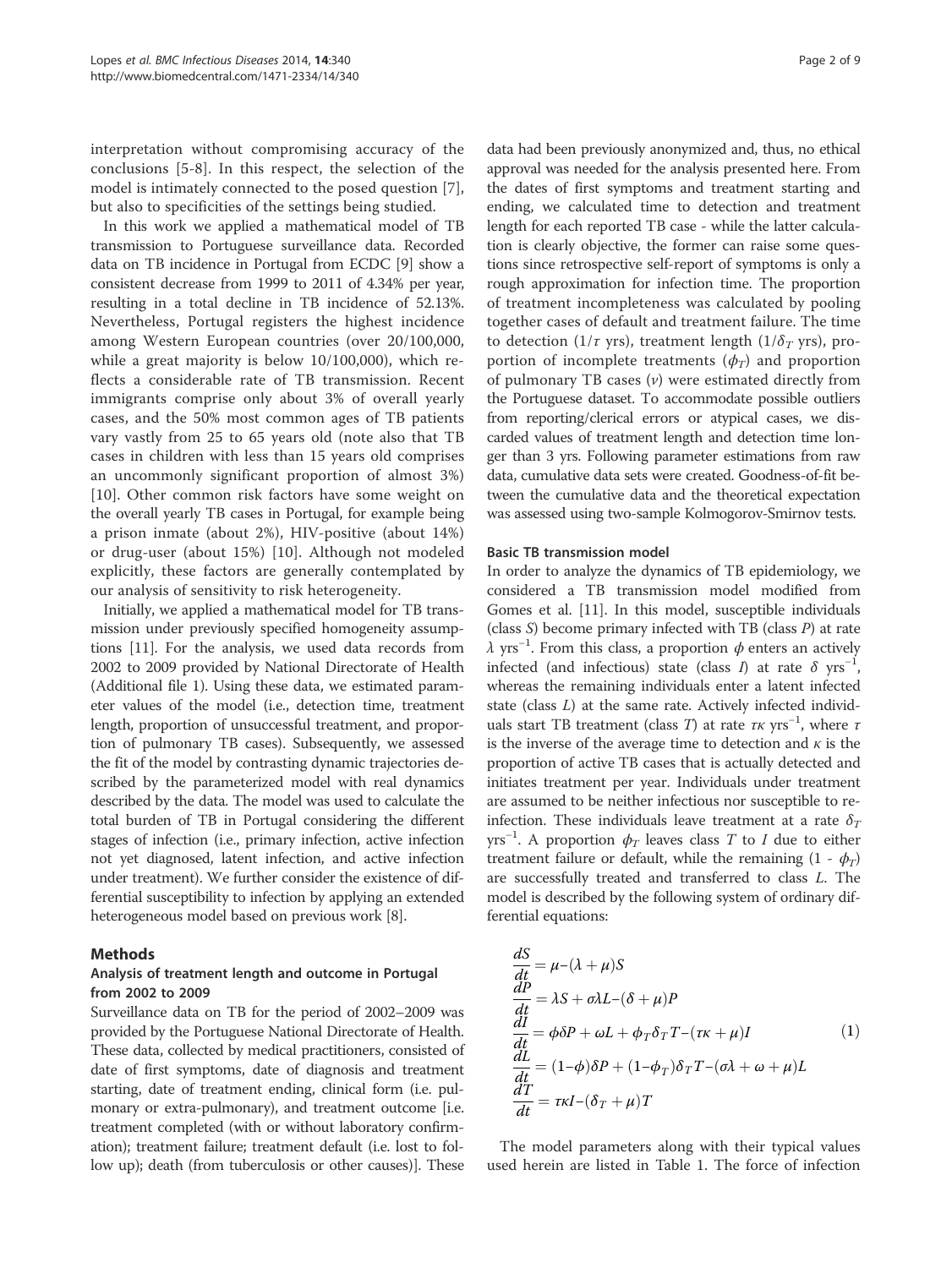| Symbol                 | <b>Definition</b>                                       | Value                      |
|------------------------|---------------------------------------------------------|----------------------------|
| β                      | Transmission coefficient                                | variable ( $yrs^{-1}$ )    |
| ν                      | Proportion of pulmonary TB cases                        | 0.75                       |
| μ                      | Death and Birth rate                                    | $1/80$ yrs <sup>-1</sup>   |
| δ                      | Rate at which individuals leave<br>P compartment        | $2 yrs^{-1}$               |
| Φ                      | Fraction of infected population<br>developing active TB | 0.05                       |
| $\sigma$               | Reinfection factor                                      | 0.5                        |
| $\omega$               | Rate of endogenous reactivation                         | $0.0003$ yrs <sup>-1</sup> |
| $\tau$                 | Inverse of time to detection                            | 4.26 $yrs^{-1}$            |
| K                      | Proportion of detected cases in a year                  | 0.87                       |
| $\delta_{\mathcal{T}}$ | Inverse of treatment length                             | $1.36$ yrs <sup>-1</sup>   |
| $\phi_{\mathcal{T}}$   | Fraction of treatment default and failure               | 0.04                       |
| $\alpha^a$             | Low-risk factor                                         | 0.15 or variable           |
| $\gamma^{\rm a}$       | Proportion of low-risk group                            | 0.98 or variable           |

Table 1 Parameters of tuberculosis transmission models

<sup>a</sup>- Parameter used only in the heterogeneous model.

is simply  $\lambda = \beta vI$ , where  $\beta$  is the transmission coefficient and  $\nu$  is the proportion of pulmonary TB cases. Birth and death rates are assumed equal, fixed as  $\mu = 1/80 \text{ yrs}^{-1}$ . The reinfection factor  $\sigma$  is the decreased chance of contriving TB by exogenous reinfection after previous exposure (either after active disease followed by successful treatment or after having only remained in a latent state). For this factor we considered  $\sigma$  = 0.5, as estimated in Gomes et al. [8] using a world-wide dataset. For the endogenous reactivation rate ω, we adopted  $ω = 0.0003$  yrs<sup>-1</sup>, as estimated by Vynnycky et al. [12,13] for the population of the United Kingdom.

Parameters describing the transition between the primary infection class  $P$  to  $L$  and  $I$  were revised. Numerous TB models do not consider a primary infection class P explicitly (see [7] and references therein). In our model, this simplification would correspond to setting the rate of progression out of P as  $\delta \rightarrow \infty$ . Instead, we specified a primary infection stage based on information from the literature. After invasion of TB bacteria, some balance between the host immune system and the pathogen occurs. In about 5% of cases, the infection progresses to an active state within 2 years, and an additional 5% become actively infected later on [2,14]. Hence, we specified a rate  $(\delta)$  out of the primary stage, *P*, and a proportion  $(\phi)$  to represent those progressing directly from primary infection to active disease. Assuming that 5% of the individuals become actively infected within 2 years of exposure, we set parameter values compatible with observed rates, as  $\phi$  = 0.05 and  $\delta$  = 2 yrs<sup>-1</sup> (see Figure 1). Treatment class is described by four parameters, specifically rate of detection  $(\tau)$ , proportion of detected cases (κ), treatment length ( $1/\delta_T$ ) and



the proportion of incomplete treatment  $(\phi_T)$ . Parameter  $\kappa$ was taken from WHO estimates for Portugal as 87% [1]. The remaining parameters were estimated directly from the Portuguese dataset as stated before.

The basic reproduction number  $R_0$  was obtained using the approach in [15]:

$$
R_0 = \frac{\beta v \delta(\delta_T + \mu)(\phi \mu + \omega)}{\mu(\delta + \mu)[(\mu + \omega)(\tau \kappa + \delta_T + \mu) + \delta_T \tau \kappa (1 - \phi_T)]}
$$
  
(2)

System (1) has two equilibria: a disease-free equilibrium  $E_1 = (1,0,0,0,0)$  stable when  $R_0 < 1$ ; and an endemic equilibrium  $E_2 = (S^*, P^*, I^*, L^*, T^*)$ , where all coordinates are nonzero, stable when  $R_0 > 1$ . Details on the model and its equilibrium points are in Additional file 2.

#### TB model assuming heterogeneous infection risk

The mathematical model represented by system (1) can be extended as in [8] to enable a heterogeneous risk of infection in the population. In this implementation the population is composed of a subpopulation 1 with low risk of infection, where the force of infection is affected by a factor  $\alpha_1 < 1$ , and a subpopulation 2 with high risk of infection, where the force of infection is increased by a factor  $\alpha_2 > 1$ . Parameters  $\gamma_1$  and  $\gamma_2$  are the proportions of the population in each group, such that  $y_1 + y_2 = 1$ .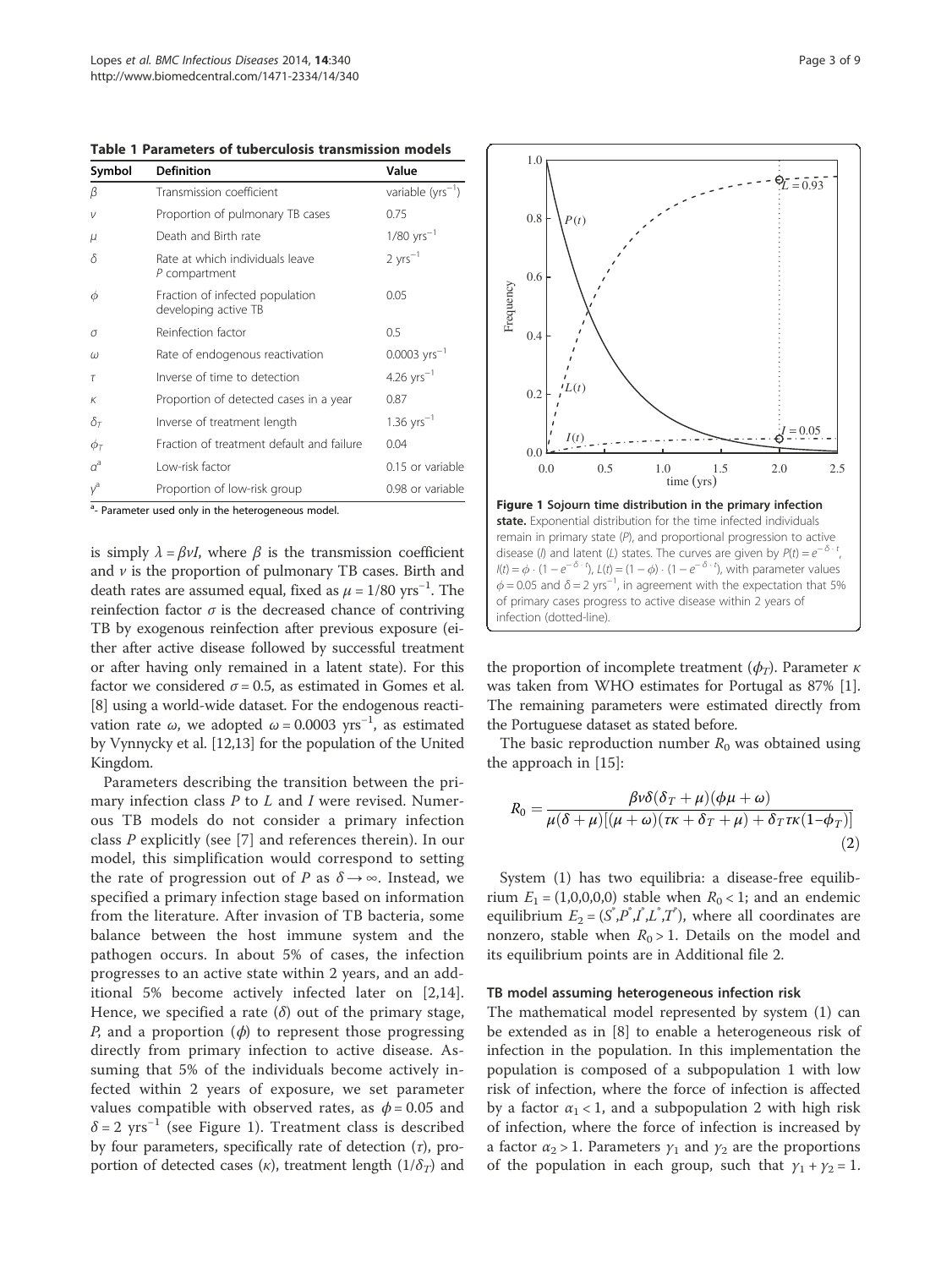The average risk factor is normalized by considering  $\gamma_1 \alpha_1 + \gamma_2 \alpha_2 = 1$ , thus, heterogeneity is fully parameterized by  $\alpha_1$  ( $\equiv \alpha$ ) and  $\gamma_1$  ( $\equiv \gamma$ ). The model is expressed as

$$
\frac{dS_i}{dt} = \gamma_i \mu - (\lambda_i + \mu) S_i
$$
\n
$$
\frac{dP_i}{dt} = \lambda_i S_i + \sigma \lambda_i L_i - (\delta + \mu) P_i
$$
\n
$$
\frac{dI_i}{dt} = \phi \delta P_i + \omega L_i + \phi_T \delta_T T_i - (\tau \kappa + \mu) I_i
$$
\n
$$
\frac{dL_i}{dt} = (1 - \phi) \delta P_i + (1 - \phi_T) \delta_T T_i - (\sigma \lambda_i + \omega + \mu) L_i
$$
\n
$$
\frac{dT_i}{dt} = \tau \kappa I_i - (\delta_T + \mu) T_i
$$
\n(3)

where  $\lambda_i = \alpha_i \beta vI$ ,  $i = \{1,2\}$  and  $\alpha$  and  $\gamma$  can take values from the interval (0,1). For reference, [8] estimated  $\alpha$  = 0.15 and  $\gamma$  = 0.98 using a world-wide dataset.

The basic reproduction number  $R_0^{'}$  for system (3) is also expressed by equation (2). This can be derived by noting that in the heterogeneous model the average number of infections contributed by a single infectious individual is the sum  $R_0^{'} = \gamma_1 \alpha_1 R_0 + \gamma_2 \alpha_2 R_0$ , where the first and second terms account for transmission to the low- and high-risk groups, respectively. Considering that  $y_1 + y_2 = 1$ and  $\gamma_1 \alpha_1 + \gamma_2 \alpha_2 = 1$ , and that  $\gamma_1 \equiv \gamma$  and  $\alpha_1 \equiv \alpha$ , we obtain  $R_0^{'} = \gamma \alpha R_0 + (1 - \alpha \gamma) R_0$ , or simply  $R_0^{'} = R_0$ . From now on the basic reproduction number is represented by  $R_0$  irrespective of whether we refer to the homogeneous or heterogeneous model.

System (3) has also two equilibria, a disease-free equilibrium  $E_1^{'} = (\gamma, 1 - \gamma, 0, 0, 0, 0, 0, 0, 0, 0)$  stable when  $R_0 < 1$ , and an endemic equilibrium  $E_2^{'} = (S_1^*, S_2^*, P_1^*, P_2^*, I_1^*, I_2^*)$  $L_1^*$ ,  $L_2^*$ ,  $T_1^*$ ,  $T_2^*$ ), whose coordinates are all nonzero for the considered range of parameter values, which is stable when  $R_0 > 1$ .

#### Results

#### Parameter estimation from TB data in Portugal

For the analysis on detection time, we selected 16,257 cases (where detection time  $\leq$  3 yrs) corresponding to 99.7% of all data. The calculated mean value of detection time and its standard error was  $2.81 \pm 0.02$  months  $(\tau = 4.26 \text{ yrs}^{-1})$ , while its median was 2 with an interquartilerange also of 2. Given these parameters, the model expectation for the flow into the under-treatment class T of a cohort  $I_0$  is

$$
I_0 \to T(t) := I_0 \cdot (1 - e^{-\tau \kappa \cdot t}) \tag{4}
$$

where  $I_0 = 16,257$ ,  $\tau = 4.26$  yrs<sup>-1</sup> and  $\kappa = 0.87$ . Figure 2a shows a superposition of expression (4) and the cumulative frequency of detection times of the selected cases. The agreement between the exponential distribution and

the observed sojourn times in the infectious class  $I$  is impressive given that only the central tendency of the raw data was fitted ( $D = 0.243$ , p-value = 0.226).

For the analysis of treatment length we selected 17,477 cases (where treatment length  $\leq$  3 yrs) corresponding to 99.9% of all data. The calculated mean value of treatment length and its standard error was  $8.80 \pm 0.03$  months ( $\delta_T = 1.36$  yrs<sup>-1</sup>), while its median was 9 with an interquartile-range of 4. As before, the model expectation for the flow out of the under-treatment class  $T$  of a cohort  $T_0$  becomes

$$
T_0 \to I(t) + L(t) := T_0 \cdot \left(1 - e^{-\delta_T \cdot t}\right) \tag{5}
$$

where  $T_0 = 17,477$ . Figure 2b shows a superposition of expression (5) with  $\delta_T$  = 1.36 yrs<sup>-1</sup>, and the cumulative frequency of treatment length of the selected cases. These results also show some agreement between the observations and the exponential curve  $(D = 0.4595, p-value =$  $6.746 \times 10^{-4}$ ).

As for the ratio of treatment incompleteness (i.e. treatment default or failure), we considered the data from 2002–2009 with known outcome. The ratio of defaults and failures to the total number of treatments was calculated as 0.04. Note also that, in the case of the Portuguese dataset, the rate of failures is insignificant compared to the rate of defaults (Table 2), thus,  $\phi_T$  can be approximated as the rate of defaults in TB treatment outcomes. Considering the flow out of  $T_0$  to class I only, the theoretical reconstruction can be written as

$$
T_0 \to I(t) := T_0 \cdot \left(1 - e^{-\delta_T \cdot t}\right) \cdot \phi_T \tag{6}
$$

where  $T_0 = 17,477$ . Figure 2c shows the superposition of expression (6), where  $\delta_T = 1.36$  yrs<sup>-1</sup> and  $\phi_T = 0.04$ , and the cumulative frequency of treatment incompleteness for the selected cases. Again, there is an impressive agreement between the observations and the theoretical curve, showing that sojourn times in treatment T are also approximately exponential  $(D = 0.3226, p-value = 0.079$ . Ties on observed data were discarded for a correct calculation of the p-value).

Finally, for the proportion of pulmonary TB cases, we considered once again the full data from 2002–2009 (Table 3). The ratio of pulmonary TB cases was 0.75.

#### Epidemiology of TB in Portugal

ECDC recorded data show a consistent decline from 1999 to 2011 on TB incidence in Portugal [9], suggesting a non-steady state of TB transmission. Nevertheless, as an initial approximation, this study assumes equilibrium conditions for TB transmission, with an average number of reported TB cases of 2348.25 cases per year (Table 2). According to the Portuguese National Institute of Statistics, the population size of Portugal during this period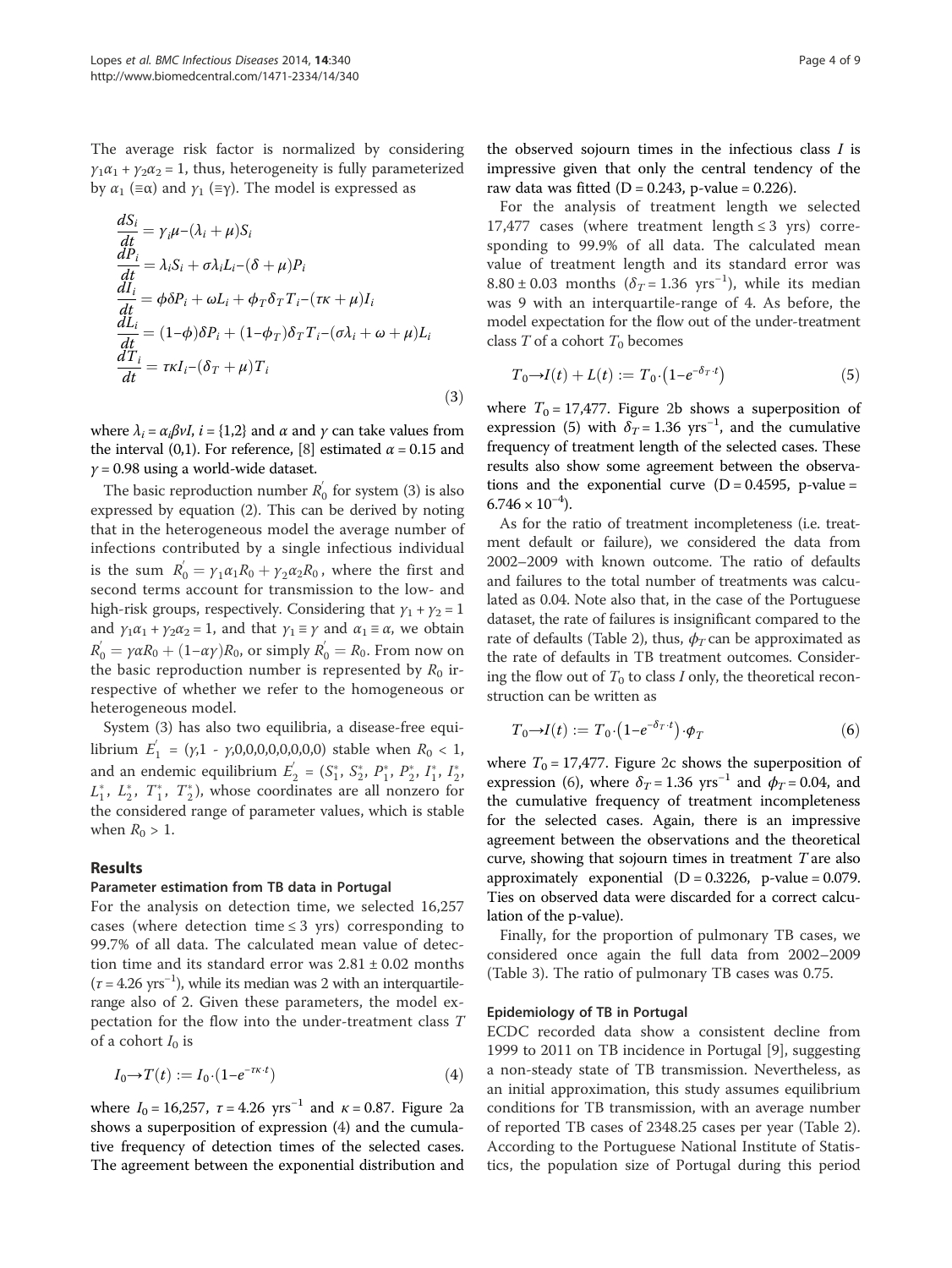



was approximately 10.56 million people, resulting in a rate of 22.24 treatments initiated per 100,000 personyears.

From system (1) and considering that TB transmission is at equilibrium, TB incidence can be calculated as

$$
Y = \phi \delta P + \omega L + \phi_T \delta_T T = (\tau \kappa + \mu)I \tag{7}
$$

considering that  $\tau \kappa >> \mu$ , we can simplify expression (7) as  $Y = \tau \kappa I$ . Thus, TB incidence in Portugal can be simply calculated as the rate of entering treatment  $Y = 2.224 \times 10^{-4}$ per person-years (i.e. 22.24 per 100,000 person-years), while the prevalence is approximated by  $I^* = Y/\tau K =$  $4.261 \times 10^{-5}$  (i.e. 4.261 per 100,000 persons). Assuming that system (1) is at equilibrium and considering the parameter values of Table 1 and that  $I^* = 4.261 \times 10^{-5}$ , we calculated the value of  $\beta$  and of the proportion of individuals in the remaining classes of the model (Table 4). Thus, we obtained  $R_0 = 1.116$  ( $\beta = 72.358$  yrs<sup>-1</sup>). These estimates resulted in expectations for  $T^*$  that are congruent with the data collected in Portugal (see Additional file 2). Sensitivity analysis to  $\omega$ ,  $\sigma$  and  $\delta$  showed the robustness of these estimates (Additional file 3). Note that given the uncertainties regarding TB reinfection, we considered a range of values for sensitivity analyses for  $\sigma$  that encompass the possibility that a previous TB infection increases risk of getting reinfected [16].

Considering the Portuguese population size, the estimated values correspond approximately to 11,000 people with primary TB infection, 1,600,000 with latent infection, 1,200 patients under treatment and 500 undiagnosed actively infected persons.

Table 2 Outcome of tuberculosis treatment in Portugal, 2002–2009

| Outcome         | 2002 |       | 2003 2004 2005          |     | 2006           | 2007 | 2008  | 2009  |
|-----------------|------|-------|-------------------------|-----|----------------|------|-------|-------|
| Death           | 126  | 126   | 145                     | 142 | 129            | 130  | 122   | 100   |
| Default         | 110  | 93    | 92                      | 98  | 102            | 61   | 65    | 46    |
| Failure         | 1.   | 6     | 3.                      | 3   | $\overline{4}$ | 4    | ∩     | U     |
| Completed 2.109 |      | 2.074 | 2,162 2,091 2,146 2,045 |     |                |      | 1.971 | 1.198 |
| Unassigned 44   |      | -39   | 50                      | 26  | 42             | 91   | 125   | 865   |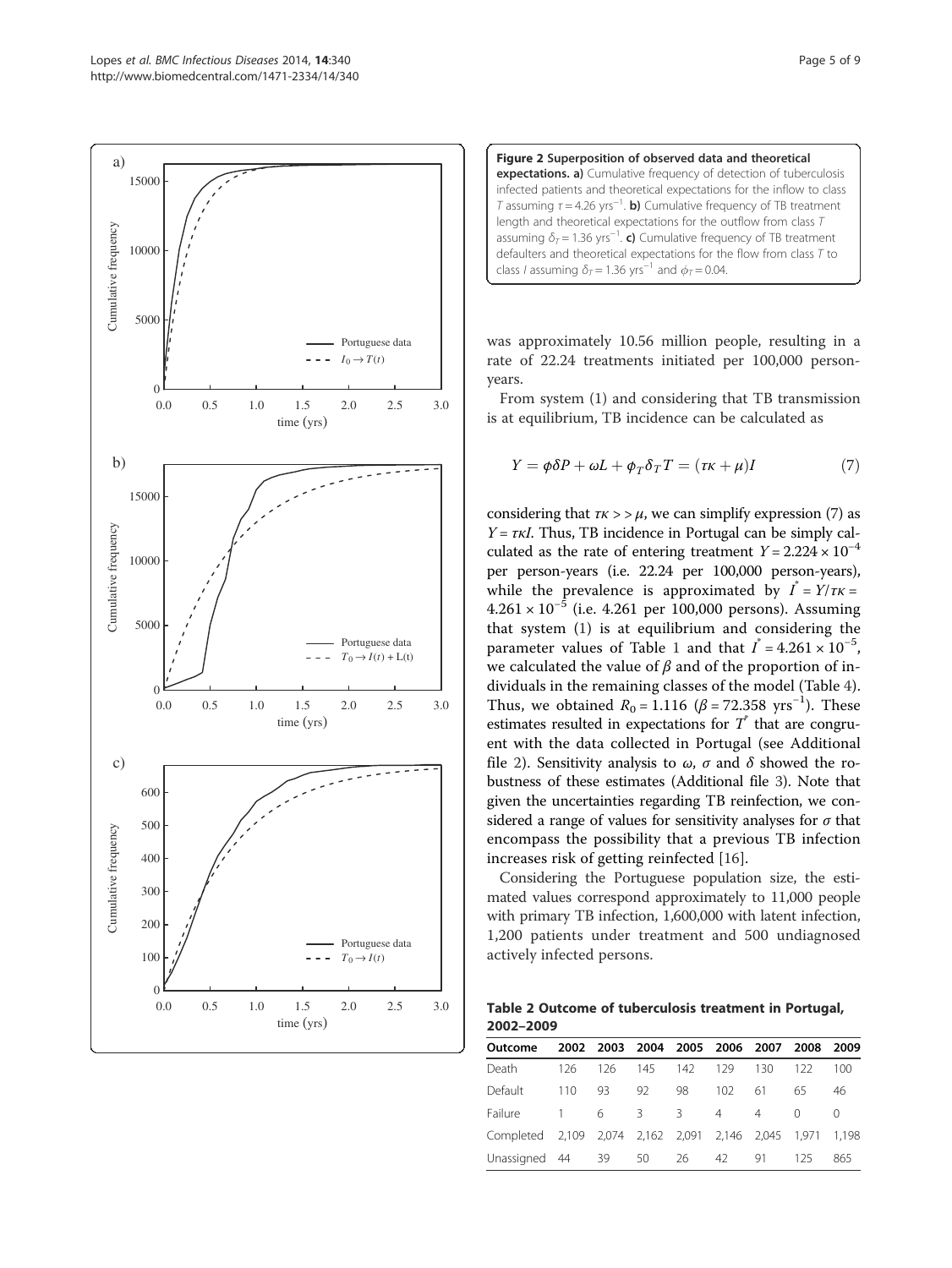Table 3 Clinical form under tuberculosis treatment in Portugal, 2002–2009

| <b>Clinical form</b> | 2002 | 2003 | 2004 | 2005 | 2006 | 2007 | 2008 | 2009 |
|----------------------|------|------|------|------|------|------|------|------|
| Pulmonary            | ,748 |      | .844 | ے ر  | .850 | 749  | .745 | ,643 |
| Extra-pulmonary      | 643  | 62   | 610  | 608  |      | 582  | 538  | 566  |

#### Effect of considering a heterogeneous model

Following the same reasoning as used for system (1), we assumed for system (3) that TB transmission in Portugal from 2002 to 2009 is close to equilibrium and that the fraction of actively TB infected individuals  $(I_1^* + I_2^*)$  was  $4.261 \times 10^{-5}$ . By considering the parameter values of Table 1, we obtained estimates of the stationary values (Table 4) and  $R_0 = 2.237$  ( $\beta = 145.024$  yrs<sup>-1</sup>).

These estimates were obtained assuming risk heterogeneity governed by parameters  $\alpha$  and  $\gamma$  previously estimated from global tuberculosis data [8]. Additionally, we analyzed the sensitivity of estimated proportions of individuals in each class and of  $R_0$  estimation to variation in these parameters (Additional file 3 and Table 4). To avoid very low (i.e., close to 0) and very high (i.e., close to 1) values of  $\alpha$ and  $\gamma$ , which greatly affect estimations, we consider values between 0.005 and 0.995. This sensitivity analysis results in particularly large variations in susceptible and latently infected classes (Table 4). Considering the Portuguese population size, the estimated values indicate approximately 11,000 to 14,000 people with primary TB infection, 600,000 to 1,600,000 with latent infection, 1,200 patients under treatment and 500 undiagnosed actively infected persons.  $R_0$  varies from 1.116 to 2.421 ( $\beta$  varies from  $72.358$  to 156.98  $yrs^{-1}$ ).

# Trends of TB prevalence with transmission coefficient and  $R_0$

Assuming that systems (1) and (3) are at equilibrium, we can calculate how the proportion of infected individuals  $(I^*$  for system (1) and  $I_1^*$  +  $I_2^*$  for system (3)) vary with transmission coefficient  $β$  (Additional file 2). Figure 3 represents the proportion of infectious individuals in system (1) (full line) and system (3) (dashed-line) for different values of  $\beta$  and  $R_0$ . The curves were obtained by considering the parameter values in Table 1 with the proportion  $\gamma$  and the susceptibility factor  $\alpha$  of the lowrisk group fixed to the values estimated in [8]. The dotted-lines indicate the values of  $\beta$  and  $R_0$  for systems (1) and (3) corresponding to the estimated proportion of infectious individuals 4.261 × 10−<sup>5</sup> .

## **Discussion**

With a TB prevalence of over 20 cases per 100,000 individuals, Portugal is one of the countries with the highest TB burden in the European Union (along with Bulgaria, Estonia, Latvia, Lithuania, Poland and Romania) [9]. Furthermore, there are worries that the current economic crisis may increase TB burden in this country due to a consequent increase of unemployment, wealth inequality and general deterioration of the living conditions [17,18]. For this reason, developing a mathematical model that suits the Portuguese scenario is important as to better understand the dynamics of this transmission system, identify key parameters in the control of TB and to inform policies by predicting the impact of interventions.

Despite the clear need for a better understanding of TB in Portugal, this work is the first that considers the complexity of TB transmission to estimate the Portuguese TB burden. Its main limitations are: the calculation of TB detection time from retrospective self-diagnosed data; the simplifications of the model, particularly, not assuming age-structure nor emigration; and the assumption of a steady-state for TB transmission. As such, although the results provide a valuable indication of TB burden in each stage of TB infection, they should be interpreted with caution.

In the present work, we had access to Portuguese clinical and socio-demographic data and calculated directly the standard detection time for TB as of about

Table 4 Estimates of active disease prevalence and basic reproduction number for tuberculosis transmission models (1) and (3)

| System <sup>a</sup>                  |           | $P(10^{-3})$ | l (10 <sup>–5</sup> ) |           | T (10 <sup>-4</sup> ) | $R_0$     |
|--------------------------------------|-----------|--------------|-----------------------|-----------|-----------------------|-----------|
|                                      | 0.844     | .059         | 4.261 <sup>b</sup>    | 0.155     | .148                  | 1.116     |
|                                      | 0.930     | .316         | 4.261 <sup>b</sup>    | 0.069     | .148                  | 2.237     |
| 3 with varying $\alpha$ and $\gamma$ | pr: 0.844 | pr: 1.059    | 4.261 <sup>b</sup>    | pr: 0.059 | .148 <sup>c</sup>     | pr: 1.116 |
|                                      | Pr: 0.940 | Pr: 1.348    |                       | Pr: 0.155 |                       | Pr: 2.421 |

Abbreviations: S Susceptible, P Primary infection, I Active Infection, L Latent Infection,  $R_0$  Reproduction number, pr 0.5% percentile, Pr 99.5% percentile.

- parameter values according to Table 1 unless stated otherwise

b<sub>-</sub> estimated directly from tuberculosis incidence.

 $c<sub>-</sub>$  estimation is not a function of  $\alpha$  or  $\gamma$ .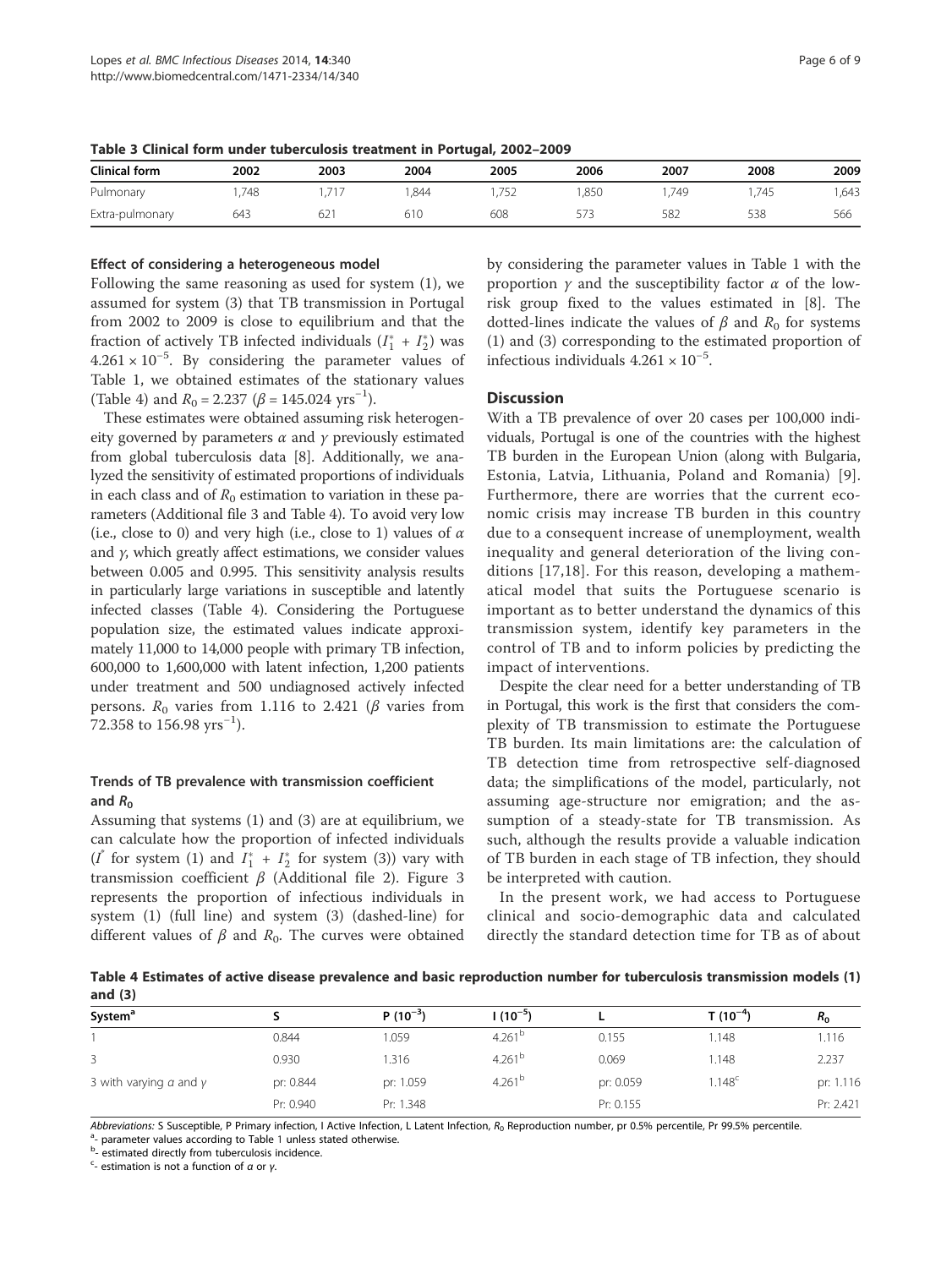

2.81 months and the typical treatment length as 8.80 months. These values are comfortably within the range recommended by WHO [1]. The default proportion in Portugal was calculated as 4%, a value that is somewhat lower than previously reported (6 to 30%) [19]. Using these calculated values along with parameters taken from the literature, we assessed our proposed model against the Portuguese data by comparing expected temporal dynamics with those recorded in the database (Figure 2). Agreement is impressive given the simple and unconstrained nature of the model, indicating its adequacy to the study of TB transmission in Portugal. For this reason, although more complex heterogeneous models have been proposed [20,21], we are confident on the suitableness of the considered model.

The burden of TB in a country is difficult to measure due to the different stages of the disease and the impossibility to quantify directly from surveillance data the proportion of individuals in some of these stages. In the adopted model we considered four stages of TB infection: primary infection; active disease not yet diagnosed; active disease undergoing treatment; and latent infection. Surveillance data is limited to patients entering the treatment stage. However, by considering a specific mathematical model we were able to estimate the total burden of TB in Portugal as of about 1.6 million infected individuals (i.e., about 11,000 with primary TB infection, 1,600,000 with latent infection, 1,200 under-treatment

and about 500 undiagnosed active infections), corresponding to an  $R_0$  of 1.116. This value for  $R_0$  is very much in line with previous studies [22,23].

Nonetheless, we recognize that, as evidenced by Murphy et al. [24] and Gomes et al. [8], individual variation in susceptibility to infection may change dramatically the transmission dynamics of TB leading to significant differences in the interpretation of population measures. Murphy and co-authors consider genetic factors as a partial cause for heterogeneity, but, as previously noted, there is much uncertainty associated to these factors [25]. Another possible cause for heterogeneity is whether individuals are vaccinated or not, however, given the inconsistent protection conferred by the Bacillus Calmette–Guérin vaccine, there is also considerable uncertainty related to the impact of vaccination [26]. Bacaer and co-authors [27] considered a heterogeneous model to study jointly TB and HIV epidemiology. This model divided the population in high and low risk of TB infection, depending if the persons were HIV positive or negative, and was developed to analyze data from South Africa, a country where about 12% of the population is infected with HIV [28]. Dowdy et al. [29] considered a heterogeneous transmission model to study TB data from Rio de Janeiro. In this study the high and low risk division was done by considering geographically distributed prevalence data, however, the existence of clearly defined "hotspots" of TB cases in this setting is mostly due to slumbers and other well-defined regions with a high impact of risk factors and social determinants. We argue, then, that heterogeneity in TB infection risk in Portugal is likely to result from a differential impact of biological and social determinants to different sections of the population [3,17]. An often neglected caveat of introducing heterogeneity in TB transmission models is that the factors that drive heterogeneity may break assumptions of random mixing (e.g. being in prison or nursing-home, working on health-care, living in slumbers). In Portugal, however, the factors that have been implied with heterogeneity in TB risk are not markedly associated with closed-groups (e.g. HIV and drug-use [9], unemployment, wealth inequality and living conditions [17]). Given the difficulty to categorize the Portuguese population as having a high or low risk of infection so that the world-wide estimations from [8] could be directly verified and refined, we calculated the TB burden from a spectrum of profiles of heterogeneous susceptibility. Hence, we estimated a range of possible TB burden of between 0.6 and 1.6 million infected individuals (i.e., 11,000 to 14,000 with a primary TB infection, 600,000 to 1,600,000 latent-infected, and the same 1,200 under-treatment and 500 undiagnosed actively-infected as verified in the homogeneous scenario), corresponding to  $R_0$  from 1.116 to more than 2.421. The wide range of values for TB burden is mostly attributed to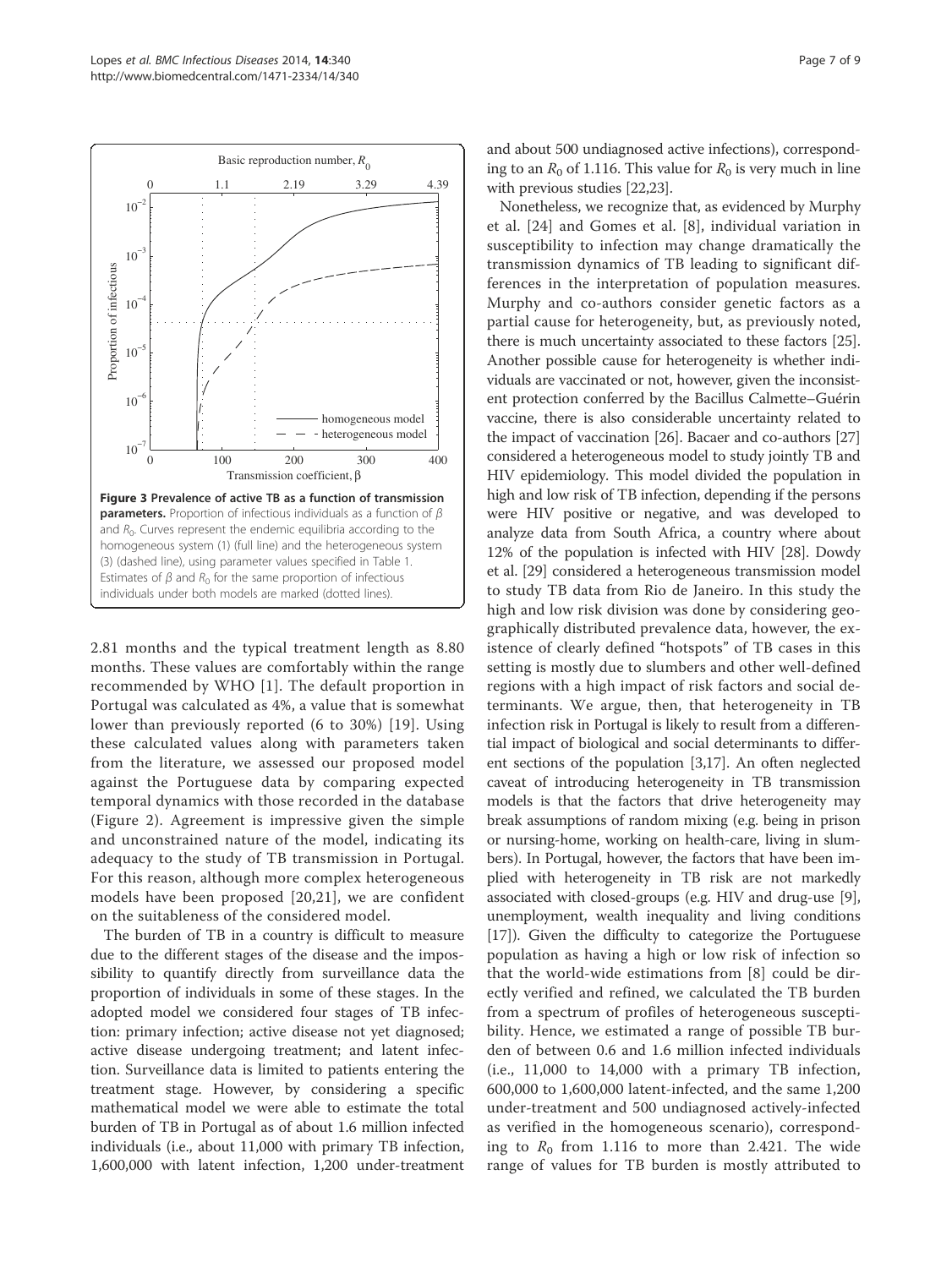the wide range of estimates of the proportion of latentlyinfected individuals. Considering an increasing trend on the reactivation rate of latent infections [13], it is of great importance to characterize the heterogeneity of a population and, thus, to estimate with accuracy the proportion of latently-infected individuals in a population.

In the comparison between homogeneous and heterogeneous models, although we considered the same proportion of infectious individuals (i.e.  $4.261 \times 10^{-5}$ ), we estimated a possible range of values for  $R_0$  and  $\beta$  in the heterogeneous case that can be considerable distinct from the ones estimated in the homogeneous case. This interesting dynamic is better explored in Figure 3, where we calculated the proportion of infected individuals for various values of β and  $R_0$  while considering systems 1 and 3 (with fixed values of  $\alpha$  and  $\gamma$ ). These results show that TB estimates of transmission coefficient  $\beta$  (and of  $R_0$ ) may vary greatly depending on the model considered. Examining the effect of heterogeneity in  $R_0$ is especially important since, as noted before, its use in TB may be problematic if all the dynamics of the transmission system are not considered [30,31].

# **Conclusions**

We proposed a mathematical model for TB transmission, which fits well the dynamics described by records of the Portuguese National Directorate of Health, as a tool for intervention impact studies. Under homogeneity assumptions, we estimated an upper bound for the total burden of TB infection in Portugal of 1.6 million individuals (more than 15% of the Portuguese population). Accounting for heterogeneities in susceptibility and exposure to infection led to lower estimates of infection prevalence.

# Additional files

Additional file 1: Portuguese TB dataset. Additional file 2: Basic models and their equilibrium points. Additional file 3: Sensitivity analyses.

#### Competing interests

The authors declare that they have no competing interests.

#### Authors' contributions

JSL and MGMG conceived the study; JSL executed the study and wrote first draft; STRP, RFSA, PR and MGMG conceived the models; RD provided data access and interpretation; all authors discussed results and wrote the paper. All authors read and approved the final manuscript.

#### Acknowledgements

We thank David Dowdy and Nico Nagelkerke for thoughtful comments, which improved the quality of the original manuscript. The authors are also grateful to Maurício Barreto for his input on the work, António Fonseca-Antunes for providing data on treatment of tuberculosis in Portugal from 2002–2009 and to Patrícia Soares for constructing and feeding these data to an SQL database. PR was supported by Fundação para a Ciência e a Tecnologia (FCT) [grant PEst-OE/MAT/UI0297/2011]. JSL and MGMG were

supported by FCT and European Commission (EC) [grant EC-ICT-231807]. STRP and RFSA were partially supported by Fundação de Amparo à Pesquisa do Estado da Bahia (FAPESB) [grant PNX 0006/2009), Coordenação de Aperfeiçoamento de Pessoal de Nível Superior (CAPES), FCT [grant AUX-PE-FCT 1171/2009], and INCT-Citecs (grant 57386/2008-9) and INCT-SC funded by the National Institutes of Science and Technology Programme (MCT-CNPq).

#### Author details

<sup>1</sup>Instituto Gulbenkian de Ciência, Apartado 14, 2781-901 Oeiras, Portugal. <sup>2</sup>Faculdade de Ciências e Tecnologia, Universidade Nova de Lisboa, 2829-516 Caparica, Portugal. <sup>3</sup>Instituto de Física, Universidade Federal da Bahia, Campus Universitário de Ondina, 40210-340 Salvador, Brazil. <sup>4</sup>Centro Hospitalar de Vila Nova de Gaia/Espinho, 4434-502 Vila Nova de Gaia, Portugal. <sup>5</sup>Departamento de Epidemiologia Clínica, Medicina Preventiva e Saúde Pública, Faculdade de Medicina da Universidade do Porto, 4200-319 Porto, Portugal. <sup>6</sup>Instituto de Saúde Publica, Universidade do Porto, 4050-600 Porto, Portugal.

#### Received: 9 December 2013 Accepted: 9 June 2014 Published: 18 June 2014

#### References

- WHO: Global Tuberculosis Control: WHO report 2013. Geneva, Switzerland: World Health Organization; 2011:246. Report No: WHO/HTM/TB/2011.16.
- 2. Small P, Fujiwara M: Management of tuberculosis in the United States. N Engl J Med 2001, 345:189–200.
- 3. Lönnroth K, Jaramillo E, Williams BG, Dye C, Raviglione M: Drivers of tuberculosis epidemics: the role of risk factors and social determinants. Soc Sci Med 2009, 68:2240–2246.
- 4. Dye C, Williams B: The population dynamics and control of tuberculosis. Science 2010, 328(5980):856–861.
- 5. Colijn C, Cohen T, Murray M: Mathematical Models of Tuberculosis: Accomplishments and Future Challenges. In BIOMAT 2006 - Int Symp Math Comput Biol. Edited by Mondaini R, Dilão R. Singapore: World Scientific Publishing Co Pte Ltd; 2007:123–148.
- 6. Ozcaglar C, Shabbeer A, Vandenberg SL, Yener B, Bennett KP: Epidemiological models of Mycobacterium tuberculosis complex infections. Math Biosci 2012, 236:77–96.
- 7. Aparicio JP, Castillo-Chavez C: Mathematical modelling of tuberculosis epidemics. Math Biosci Eng 2009, 6:209–237.
- 8. Gomes MGM, Aguas R, Lopes JS, Nunes MC, Rebelo C, Rodrigues P, Struchiner CJ: How host heterogeneity governs tuberculosis reinfection. Proc R Soc B 2012, 279:2473–2478.
- 9. ECDC, WHO: Tuberculosis Surveillance and Monitoring in Europe 2013. Stockholm, Sweden: European Centre for Disease Prevention; 2013:215.
- 10. DGS: Programa Nacional de Luta Contra a Tuberculose ponto da situação epidemiológica e de desempenho, Dia Mundial da Tuberculose. Lisbon, Portugal: Direcção-Geral da Saúde – Ministério da Saúde; 2013:16.
- 11. Gomes MGM, Rodrigues P, Hilker FM, Mantilla-Beniers NB, Muehlen M, Paulo AC, Medley GF: Implications of partial immunity on the prospects for tuberculosis control by post-exposure interventions. J Theor Biol 2007, 248:608–617.
- 12. Vynnycky E, Fine PEM: The annual risk of infection with Mycobacterium tuberculosis in Englan and Wales since 1901. Int J Tuberc Lung Dis 1997, 1:389–396.
- 13. Vynnycky E, Borgdorff MW, Leung CC, Tam CM, Fine PEM: Limites impact of tuberculosis control in Hong Kong: attributable to high risks of reactivation disease. Epidemiol Infect 2008, 136:943–952.
- 14. CDC: Tuberculosis Fact Sheet: TB Elimination The Difference Between Latent TB Infection and TB Disease, World Wide Web 2011. Available from: http:// www.cdc.gov/tb/publications/factsheets/general/LTBIandActiveTB.htm.
- 15. van den Driessche P, Watmough J: Reproduction numbers and sub-threshold endemic equilibria for compartmental models of disease transmission. Math Biosci 2002, 180:29–48.
- 16. Verver S, Warren R, Beyers N, Richardson M, van der Spuy GD, Borgdorff MW, Enarson DA, Behr MA, van Helden PD: Rate of reinfection tuberculosis after successful treatment is higher than rate of new tuberculosis. Am J Respir Crit Care Med 2005, 171(12):1430–1435.
- 17. Couceiro L, Santana P, Nunes C: Pulmonary tuberculosis and risk factors in Portugal: a spatial analysis. Int J Tuberc Lung Dis 2011, 15:1445-1454.